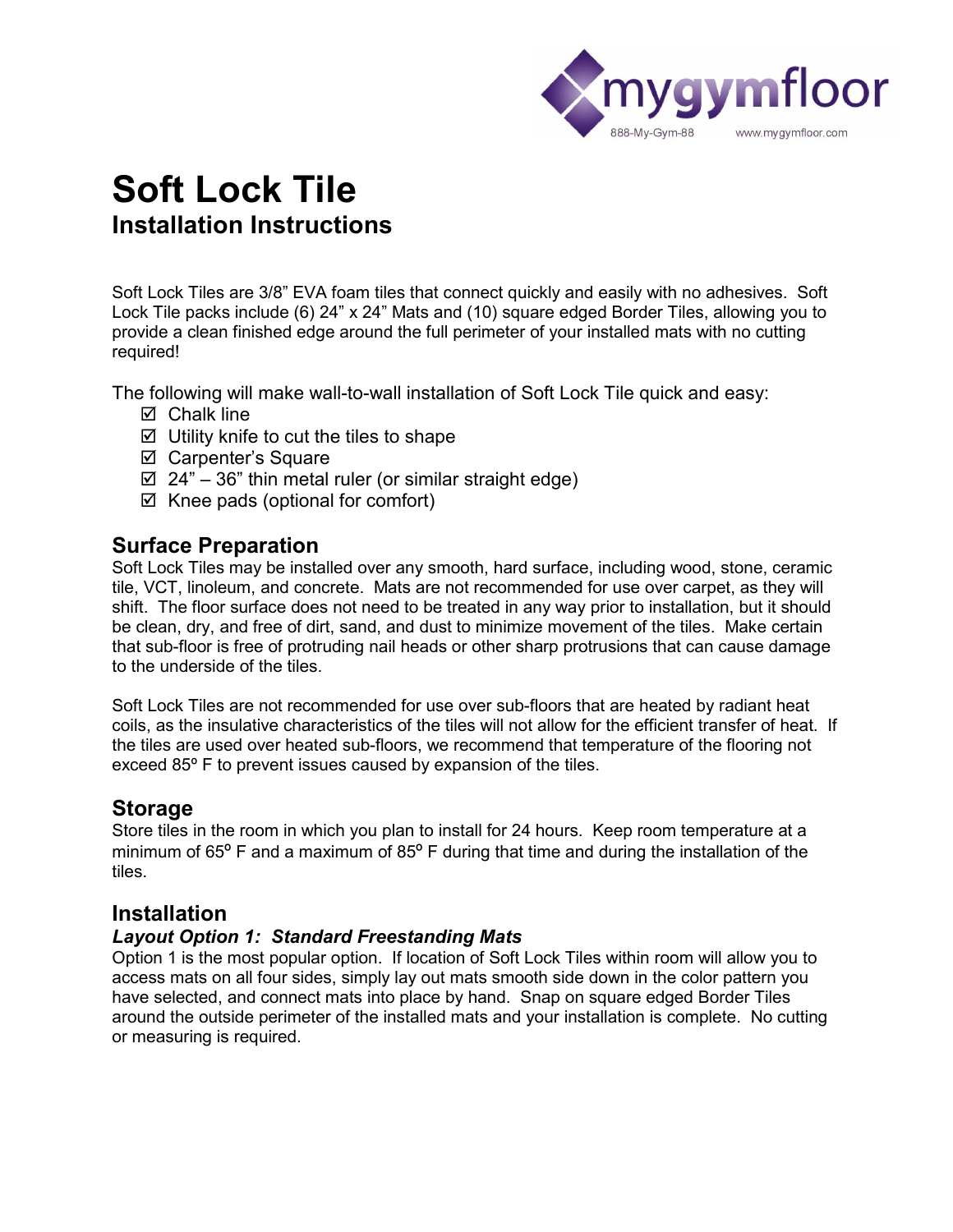### *Layout Option 2: Wall to Wall WITH Border Tiles*

Determine the starting point by finding the corner of the room where the two longest walls come together, and begin your installation in that corner. Attach two border tiles smooth side down to mat on sides of mat that butt the two corner walls, leaving tile the recommended distance off of walls to allow for expansion. *(See Expansion Guide Table below.)* With this corner mat in place, continue to install additional full mats the full length of one wall, with one border tile attached to the wall side of each mat. After this first row is complete, go back to corner in which you started and install tiles along the other wall in the same manner, with one border tile attached to the wall side of each mat, installing full mats the full length of the wall.

When you have completed installation of the tiles against these two walls, go back to the corner and install the remainder of the full tiles that do not need to be cut. Measure and cut remaining tiles into place using a straight edge and utility knife.

## *Layout Option 3: Wall to Wall WITHOUT Border Tiles* **LAYING OUT THE FLOOR**

Find the center of the room by snapping a chalk line in the middle of the width and the middle of the length of the floor. Where these two lines intersect is the exact middle of your floor. This will be your starting point as you begin to lay your tile.

Check to make sure your chalk lines are square with a carpenter's square. Lay the carpenter's square up against the lines to see if they track the same way as the carpenter's square. If you find they don't, just mark the proper lines with a pencil, wipe up your old chalk lines and re-snap a new one indicating the correct line.

Start laying the tiles by placing the tiles smooth side down in an L fashion using your chalk lines as a guide. Once you've laid out both Ls, you will be able to see if you're centered or if you need to adjust the tiles. If so, snap new chalk lines and repeat.

Once you're sure of the placement, put down the first tile in the center of the floor, so that it's square with your chalk lines. Then, continue moving toward the walls in the same L shape. Move into each quadrant first by creating the L shape and then by filling in the pyramid from the center out, installing all full tiles in this manner. This will help keep things square.

#### **CUTTING THE TILES**

Tiles may be easily cut to any size with a standard utility knife and a thin, metal straight edge. In order to create an easy template for trimming tiles into place along the walls, you'll need two pieces of flooring and your utility knife. Place one directly on top of the last one laid, closest to the wall. Then take the second one and place it up against the wall so that it overlaps onto the first. Allow recommended expansion gap at walls to allow for expansion and contraction of the tile. *(See Expansion Guide Table below.)* At this point you'll need to mark where the tiles overlap onto the first tile and then cut it with your knife.

For border pieces that are more difficult because of their size or shape, cut a piece of cardboard and use it as a template of how the tile should fit. Transfer that shape to your tile and cut it out and place onto the floor.